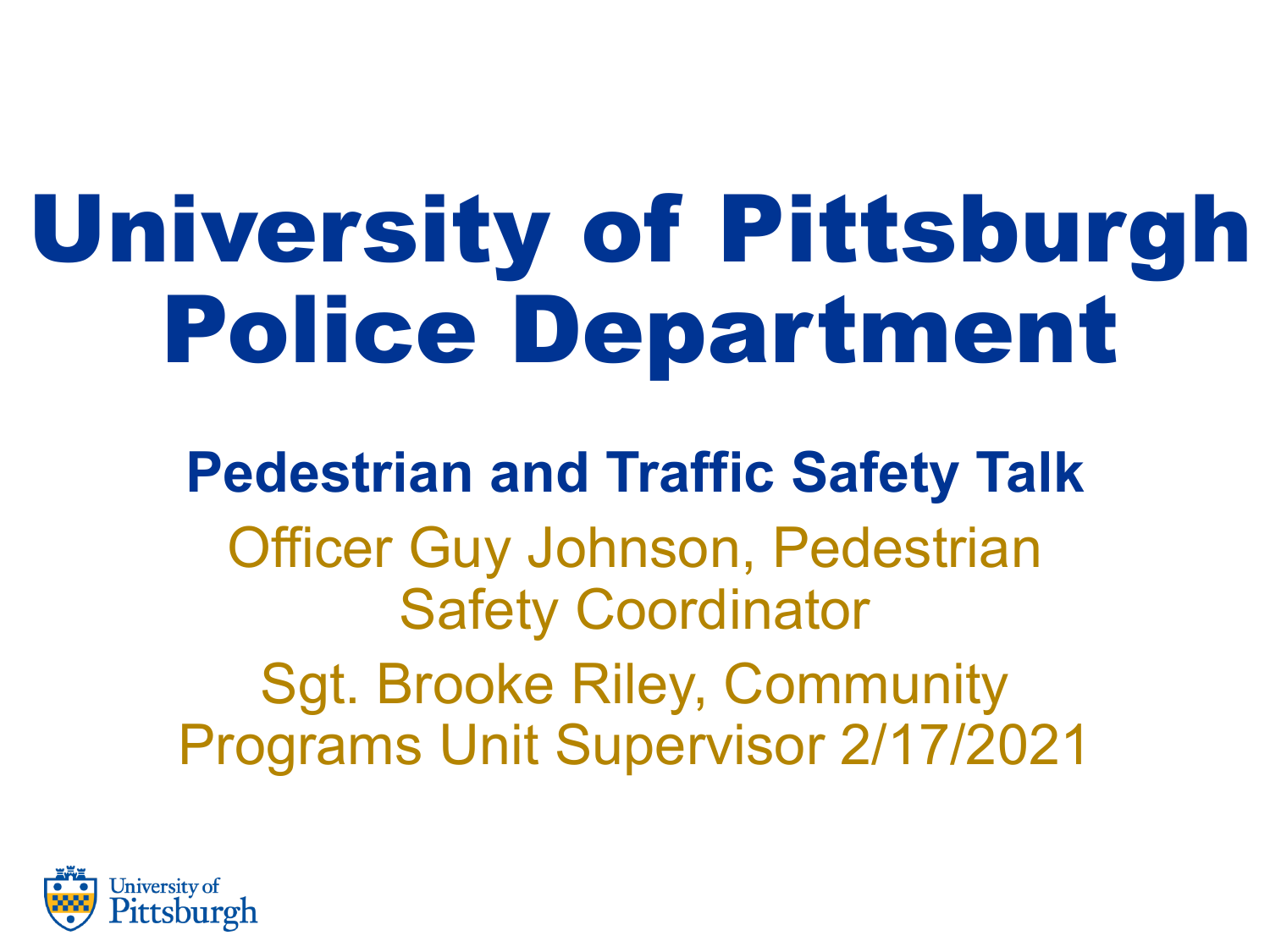# Meeting Agenda

- Concerns shared with Delivery Truck Drivers and Shuttle Programs
- Officer Johnson, Pedestrian Safety Coordinator, sharing pedestrian/traffic safety stats & sharing of maps (areas of concern)
- Bigelow Blvd Reopening
- Follow @PghPublicSafety and @PittPolice on Twitter for protest/road closure information

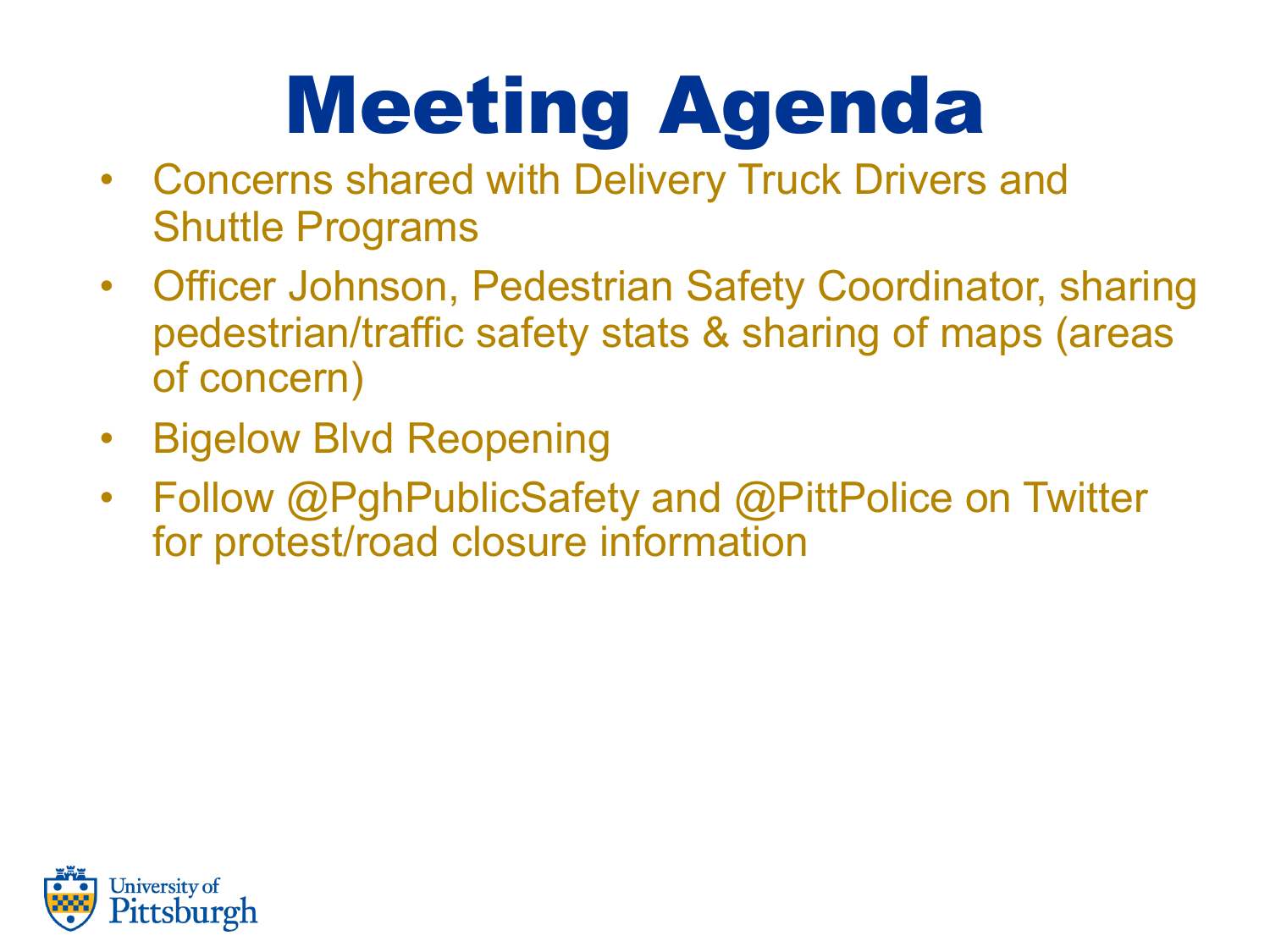### University of Pittsburgh Police

- Accidents cost money, time, injury or a person's life.
- Everyone plays a role in pedestrian and traffic safety.
- Education is part of the 3 "E" mission. Enforcement. Engineering.
- Traffic patrol and Motorcycle Units enforce traffic.
- Officers will do a safety talk for truck, delivery and shuttle services.
- The main concern is for drivers to expect a pedestrian to cross your path while you are travelling in Oakland!

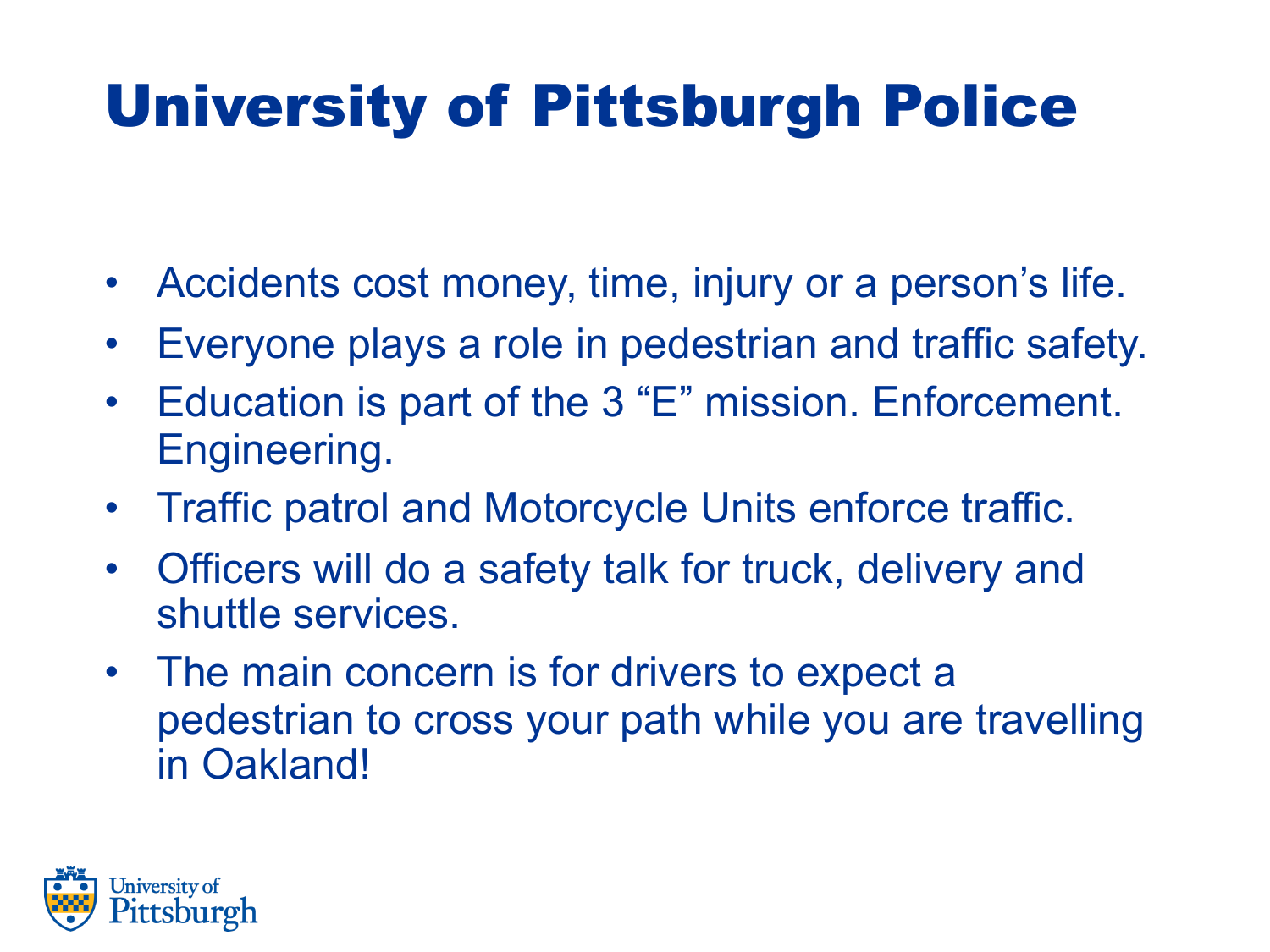## Pedestrians and Speed

- **When travelling in Oakland, always assume you will come across a pedestrian (whether legally in a crosswalk or not).**
- **In a residential and business district, a**
- **driver cannot exceed 25 mph in a residence district if the highway:**
- **(i) is not a numbered traffic route; and**
- **(ii) is functionally classified by the department as a local highway.**

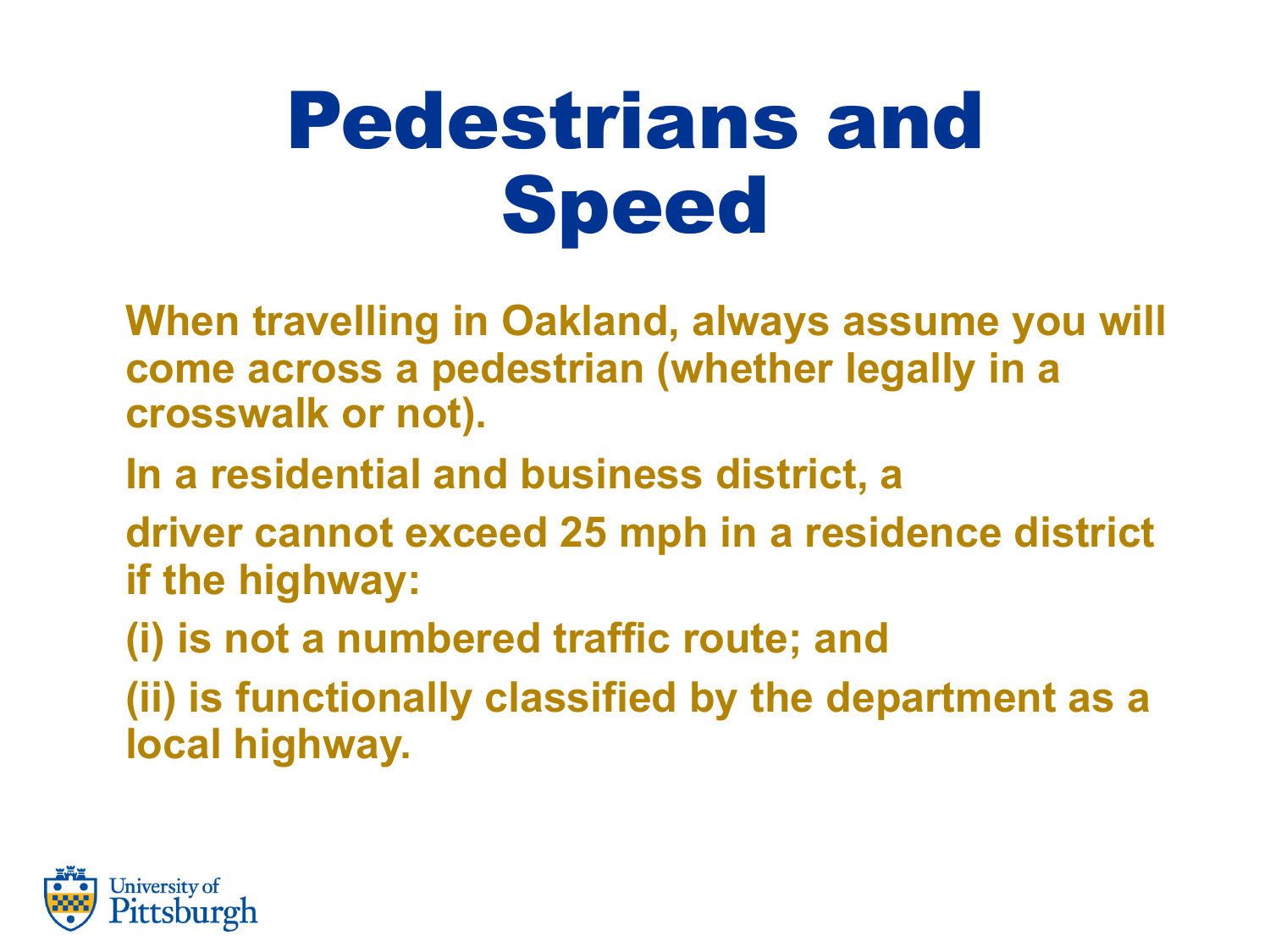## Always Be Alert

- **In order to keep our streets safe and reduce the cases of traffic accidents, we need drivers to be alert.**
- **The National Highway Traffic Safety Administration defines Distracted Driving as "any activity that diverts attention from driving, including talking or texting on your phone, eating and drinking, talking to people in your vehicle, fiddling with the stereo, entertainment or navigation system — anything that takes your attention away from the task of safe driving.**

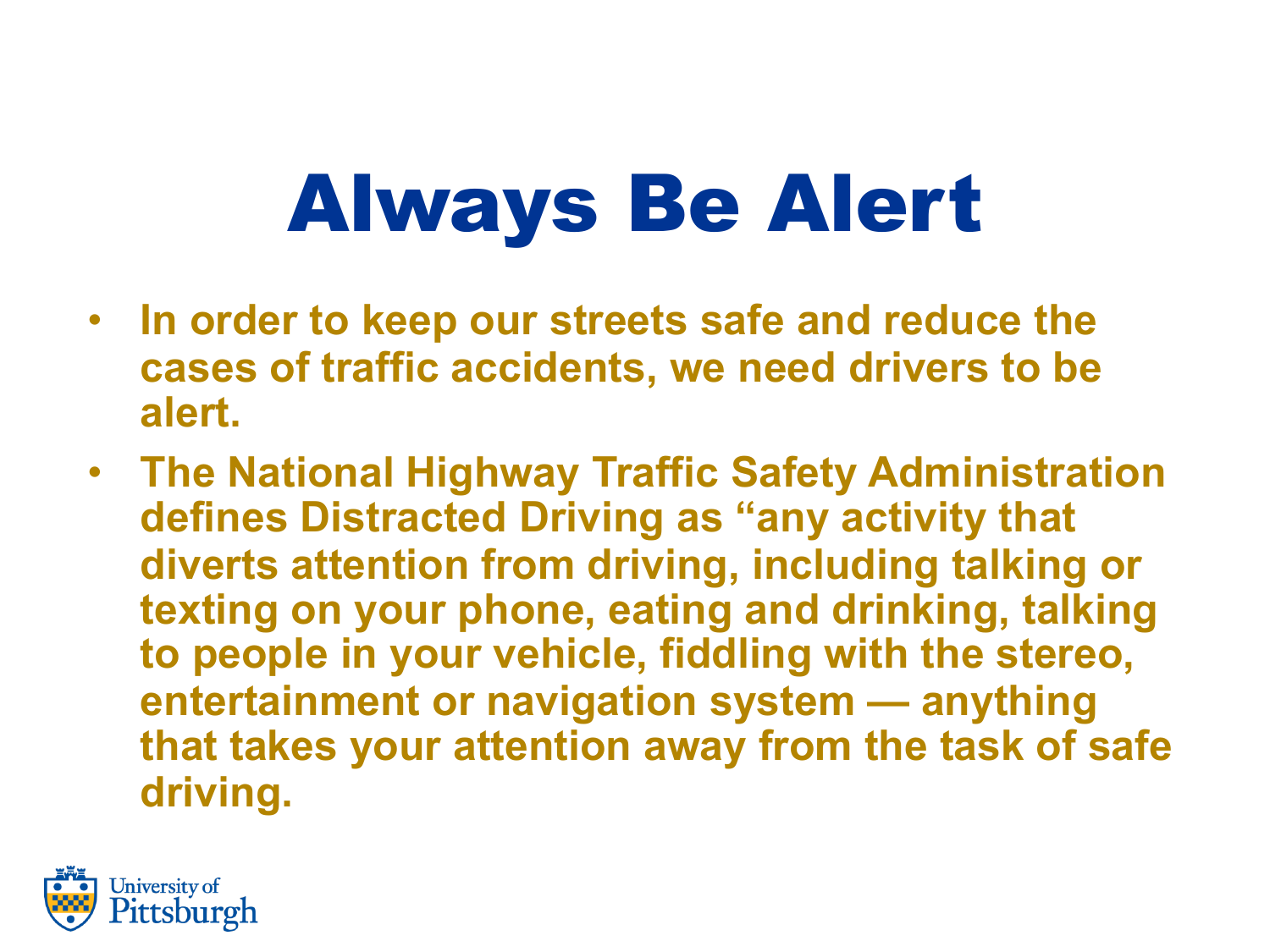## Texting While Driving

- **Texting is the most alarming distraction. Sending or reading a text takes your eyes off the road for 5 seconds. At 55 mph, that's like driving the length of an entire football field with your eyes closed. You cannot drive safely unless the task of driving has your full attention. Any non-driving activity you engage in is a potential distraction and increases your risk of crashing.**
- **§ 1621. Texting while driving.**

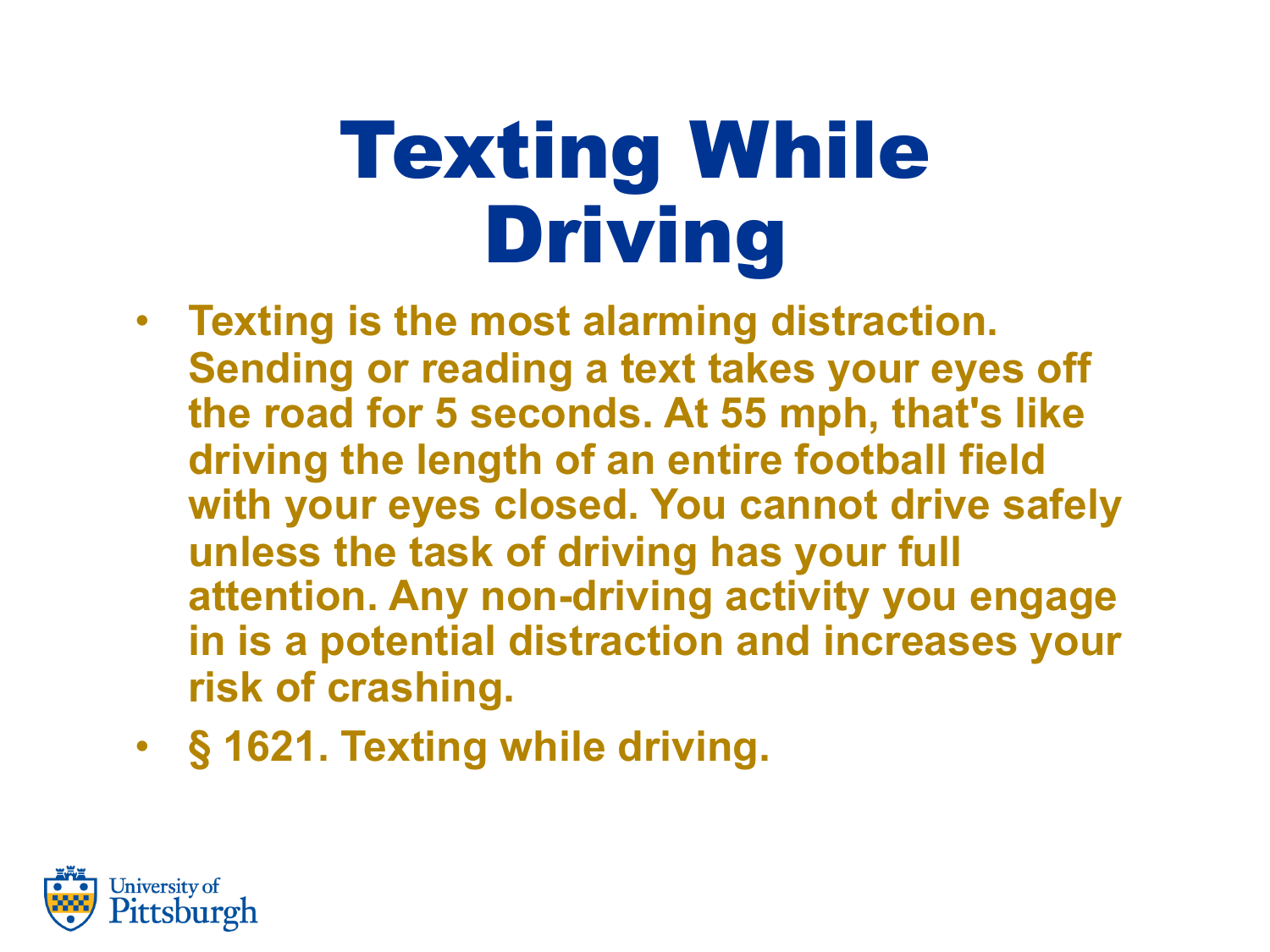### Intersections with High Vehicle v. Pedestrian Accidents

- **Fifth Avenue & Bellefield Avenue**
- **Fifth Avenue & Bigelow Blvd.**
- **Fifth Avenue & Atwood Street**
- **Fifth Avenue & Meyran**
- **3300-4400 blocks of Forbes Avenue**
- **Forbes Avenue & McKee Place**
- **Forbes Avenue & Oakland Avenue**
- **Forbes Avenue & South Bouquet Street**
- **Forbes Avenue & Bigelow Blvd.**

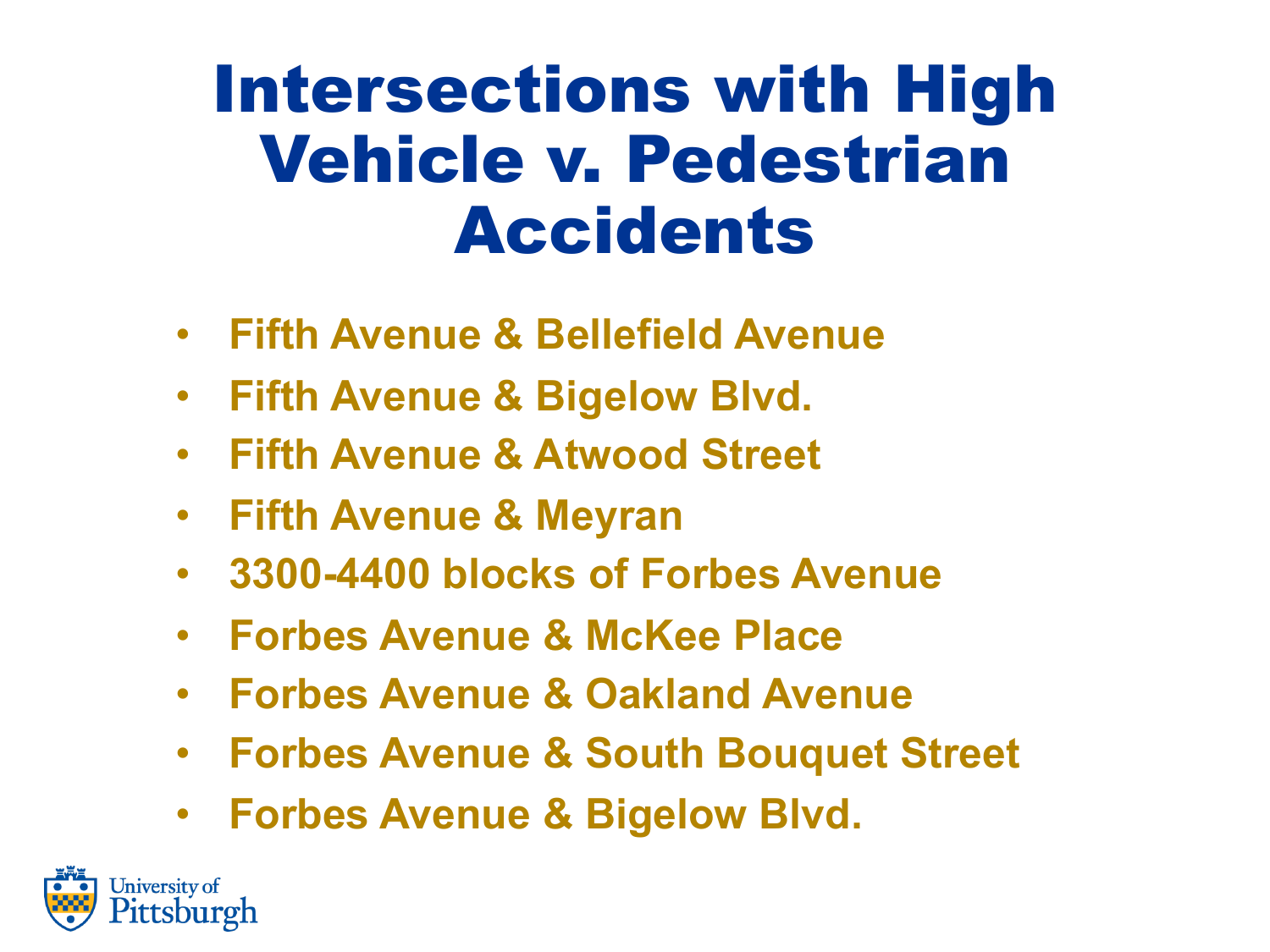## Violations of the Following Title 75 Vehicle Code

**§ 3542. Right-of-way of pedestrians in crosswalks.** 

- **§ 3354. Additional parking regulations. (parking in handicapped parking spaces)**
- **§ 3314. Prohibiting use of hearing impairment devices.(use of headphones)**
- **§ 3112. Traffic-control signals.**

**§ 3353. Prohibitions in specified places.(parking in crosswalk, in front of fire hydrants, parking where variances are posted)**

**§ 1621. Texting while driving.**

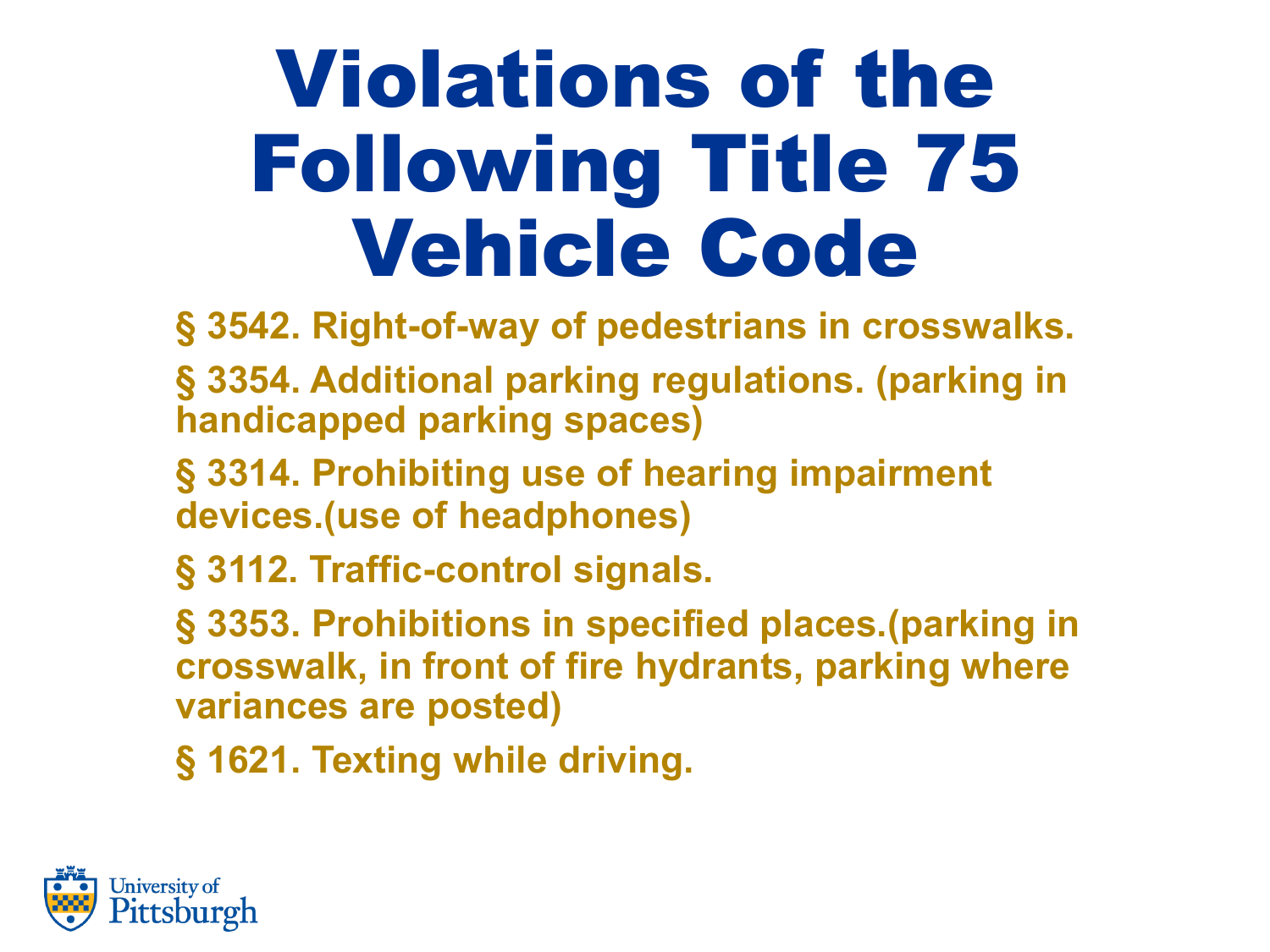### 2020 Pedestrian v. Vehicle Accidents Areas of Concern

| <b>Incident Date</b> | Time       | 2020<br>Location             |
|----------------------|------------|------------------------------|
| 1/11/2020            | 1953 hrs   | Fifth Ave & Meyran Ave       |
| 1/18/2020            | 1210 hrs   | Fifth Ave & Desoto St        |
| 2/6/2020             | 0708 hrs   | Fifth Ave & Bellefield Ave   |
| 2/27/2020            | 1612 hrs   | Fifth Ave & Bouquet St       |
| 2/28/2020            | 1201 hrs   | Fifth Ave & Bellefield Ave   |
| 5/23/2020            | 1140 hrs   | Fifth Ave & Craft Ave        |
| 7/27/2020            | 1616 hrs   | Forbes Ave & Oakland Ave     |
| 9/2/2020             | 0939 hrs   | Fifth Ave & Dithridge St     |
| 9/3/2020             | 1621 hours | Bates St. & McKee Pl.        |
| 9/17/2020            | 1543 hours | Terrace Street & Buffalo St. |
| 10/11/2020           | 1658 hrs   | Pier Street and Oakland Ave. |
| 11/19/2020           | 1722 hrs   | Forbes Ave & Semple St       |
| 11/22/2020           | 1530 hrs   | Forbes Ave & Meyran Ave      |
| 11/25/2020           | 2242 hrs   | Bates St & Atwood St         |
|                      |            |                              |



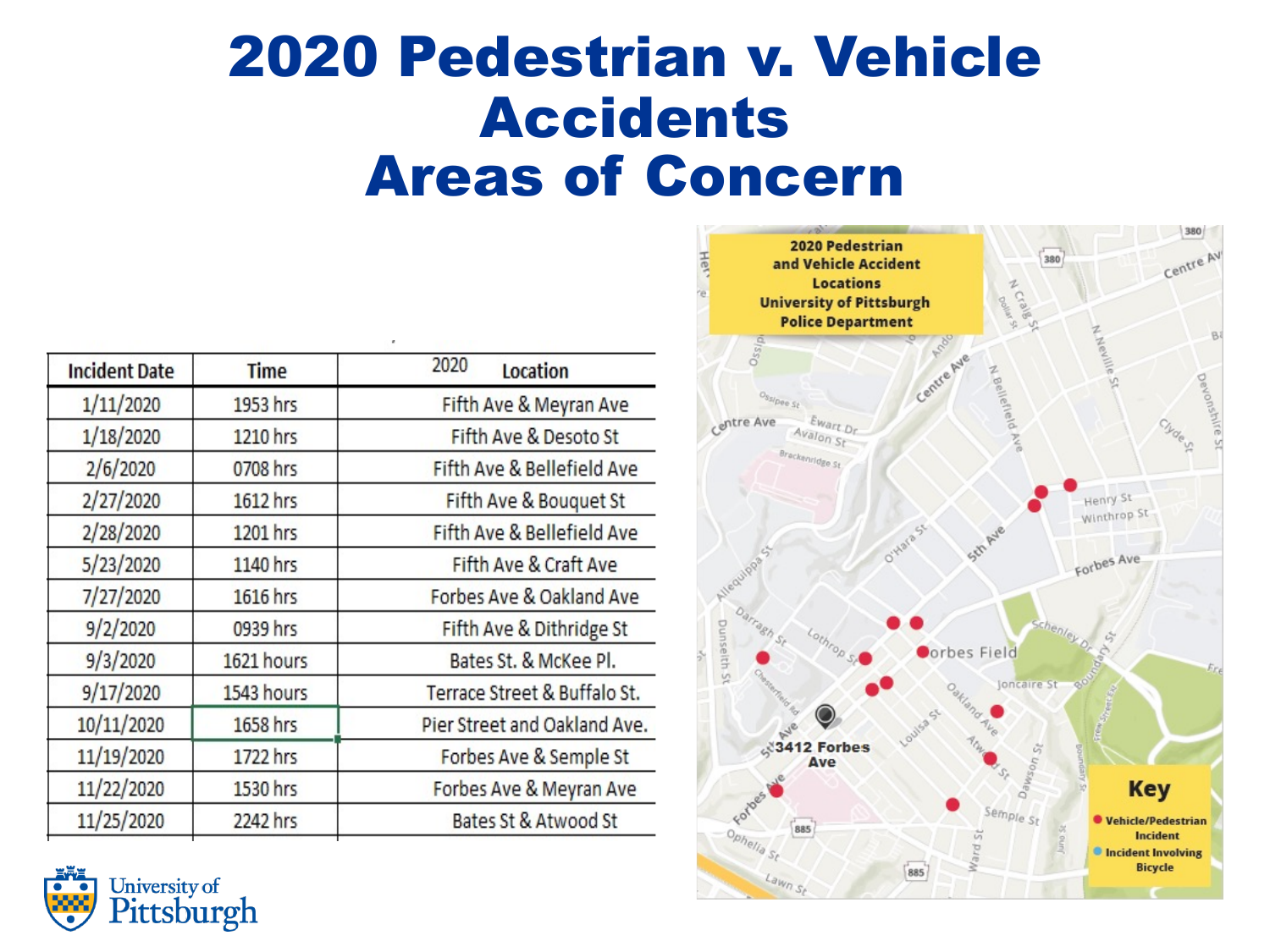#### 2013- 2021 Pedestrian v. Vehicle Accidents Areas of Concern



University of<br>**Pittsburgh**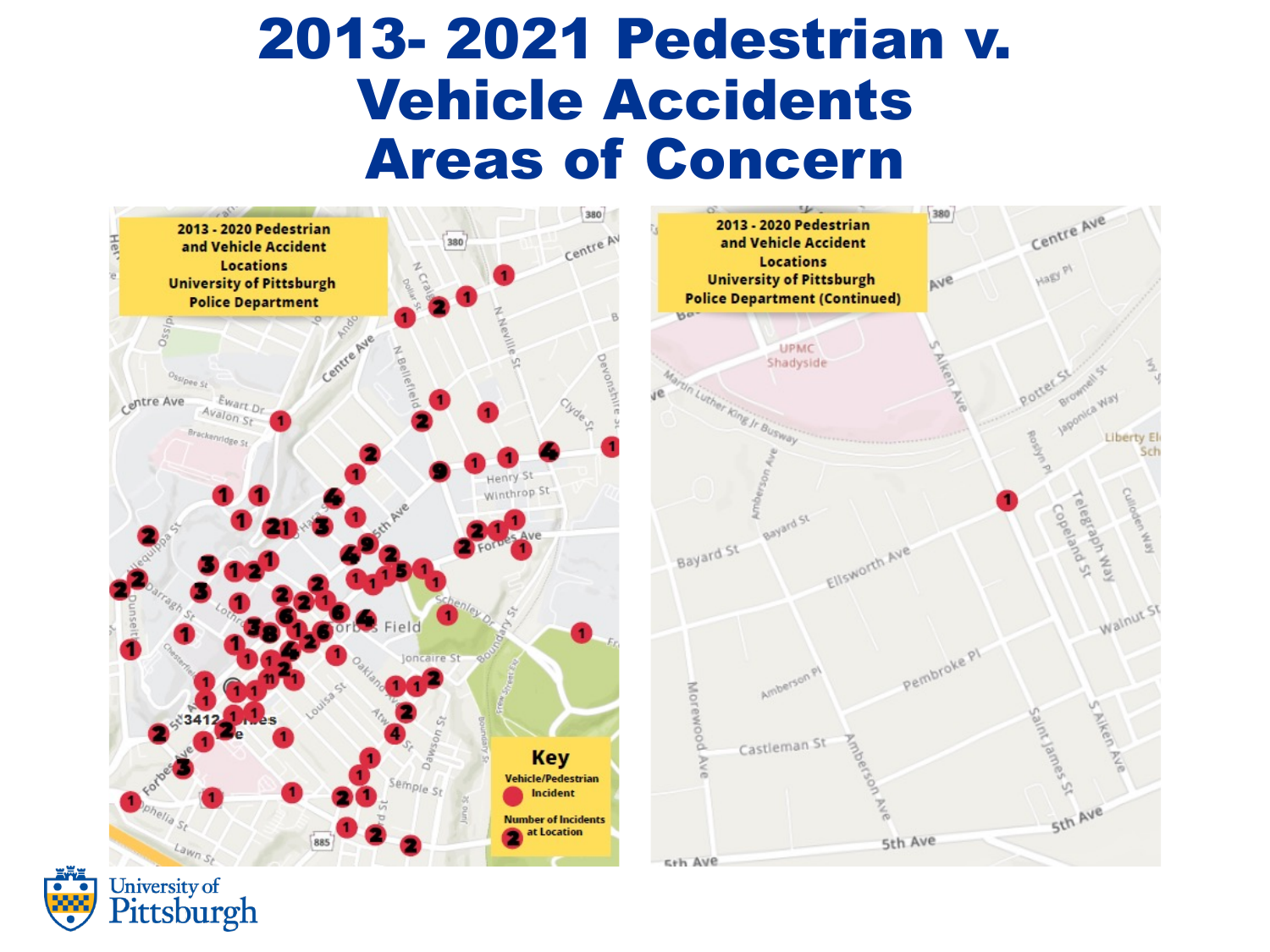#### 2020 Pedestrian v. Vehicle Accidents Incidents Total/Time of Day



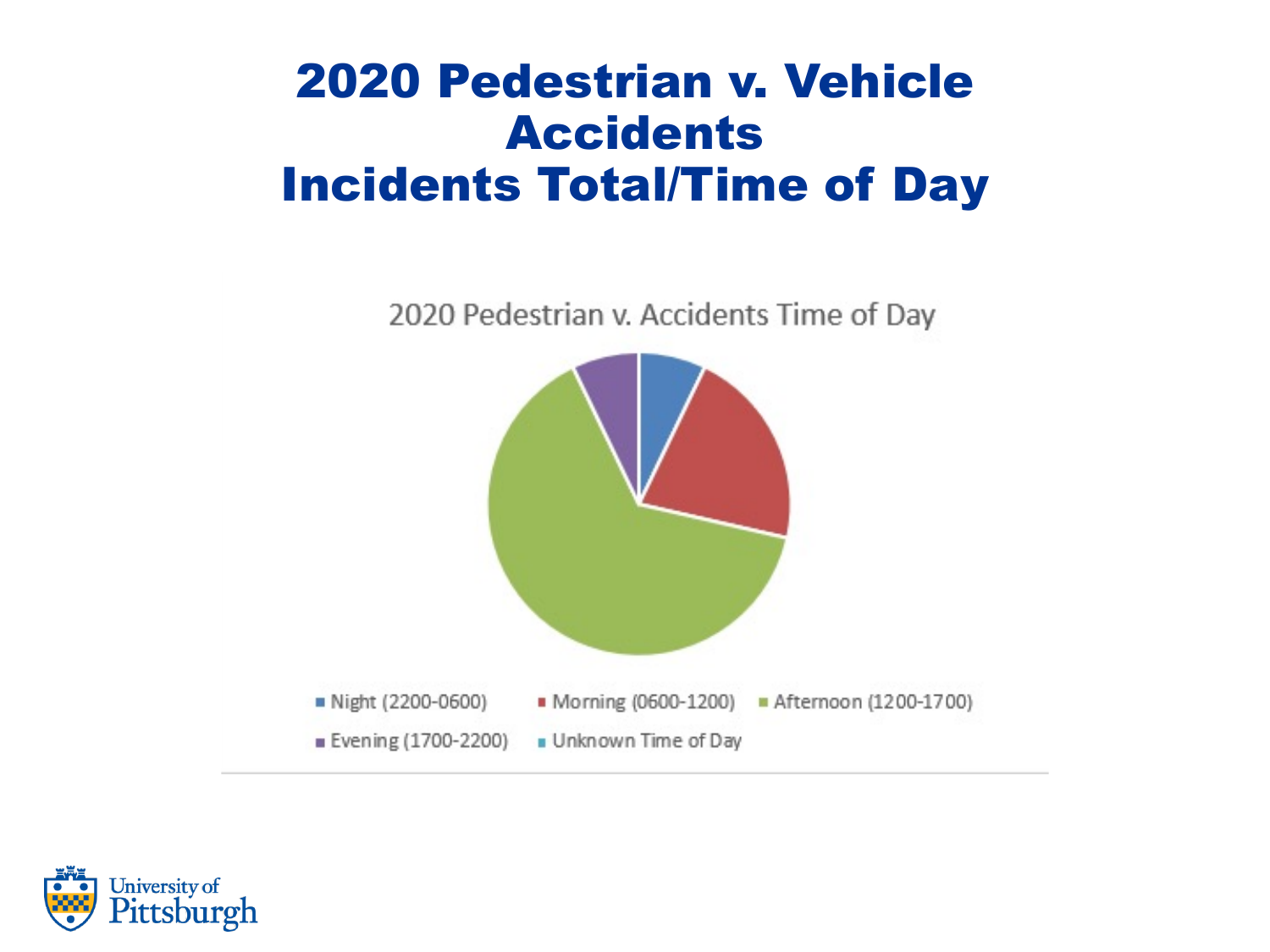### 2013-2020 Pedestrian v. Vehicle Accidents **Incidents Total/Time of Day**<br>2013 - 2021 Vehicle v. Pedestrian Incidents Total



Pittsburgh